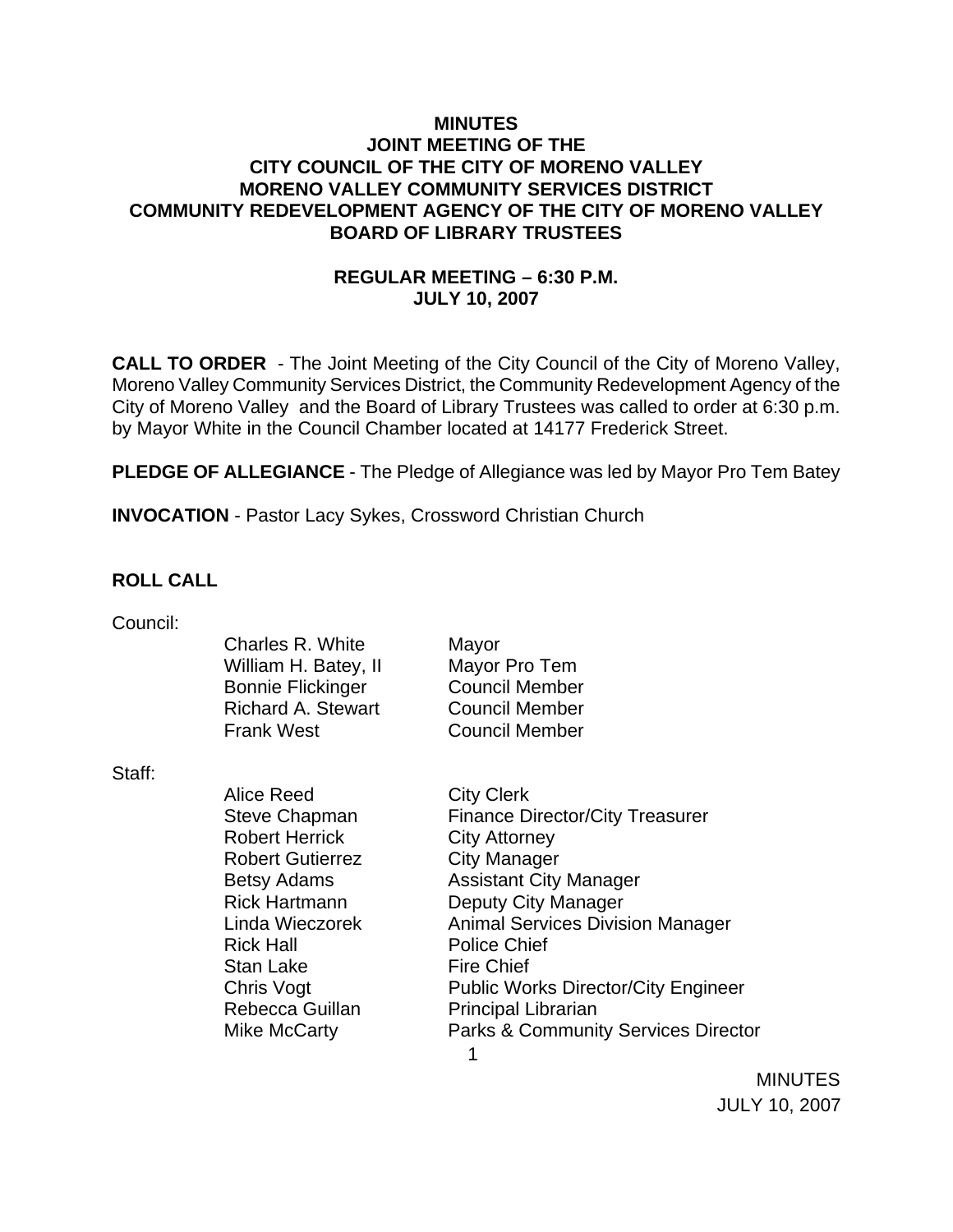| Denese Wilson-Beilke |
|----------------------|
| <b>Barry Foster</b>  |
| Angela Rushen        |

Human Resources Director **Economic Development Director** Assistant to the City Manager

Finance Director Chapman introduced Dawn Jorge, new Senior Accountant in the Controller Division of the Finance Department.

## **JOINT CONSENT CALENDARS (SECTIONS A-D) OF THE CITY COUNCIL OF THE CITY OF MORENO VALLEY, MORENO VALLEY COMMUNITY SERVICES DISTRICT, COMMUNITY REDEVELOPMENT AGENCY OF THE CITY OF MORENO VALLEY AND THE BOARD OF LIBRARY TRUSTEES**

Mayor White opened the agenda items for the Consent Calendars for public comments, there being none, public comments were closed.

# **A. CONSENT CALENDAR** - **CITY COUNCIL**

- A1. ORDINANCES FIRST READING BY TITLE ONLY Waived reading of all Ordinance Introductions and read by title only.
- A2. AUTHORIZATION TO AWARD AGREEMENT FOR PROFESSIONAL CONSULTANT DESIGN SERVICES FOR HEACOCK STREET IMPROVEMENTS FROM SAN MICHELE ROAD TO CACTUS AVENUE, PROJECT NO. 07-41678825 (Report of: Public Works Department)

- 0. Approve the Agreement for Professional Consultant Design Services with DMC Design Group, Inc. (DMC), Corona, CA 92880 to provide design services for street improvements;
- 0. Authorize the Mayor to execute said Agreement for Professional Consultant Design Services with DMC;
- 0. Authorize the issuance of a Purchase Order to DMC, in the amount of \$690,114 (\$627,376 for the agreement plus the 10% contingency amount of \$62,378) from Fund 415, when the agreement has been signed by all parties; and
- 0. Authorize the City Engineer to execute any subsequent related minor amendments to the Agreement for Professional Consultant Services with DMC, up to but not exceeding the Purchase Order contingency authorization, subject to approval of City Attorney.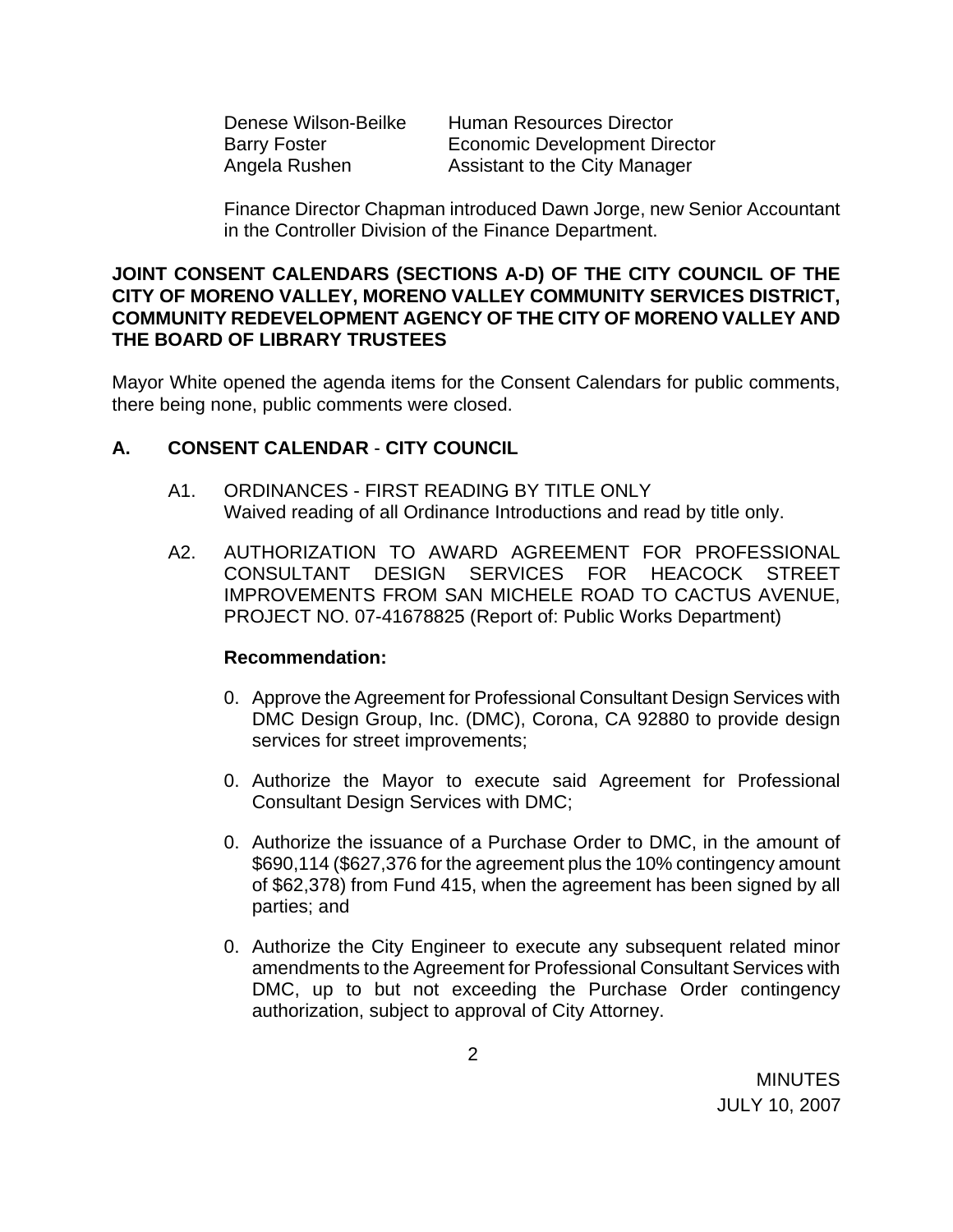A3. TRACT 32707 (CITY OF PERRIS) – SINGLE FAMILY RESIDENTIAL – ACCEPT SUBSTITUTION AGREEMENT AND BONDS FOR PUBLIC IMPROVEMENTS, SOUTH OF THE MORENO VALLEY CITY LIMITS, BETWEEN EVANS ROAD AND LAKE PERRIS DRIVE, IN THE CITY OF PERRIS, WITH A PORTION OF LASSELLE STREET IN THE CITY OF MORENO VALLEY, SUBDIVIDER – REDHAWK COMMUNITIES, INC., A CALIFORNIA CORPORATION, TEMECULA, CA 92590 (Report of: Public Works Department)

## **Recommendation:**

- 1. Accept the substitution of Agreement for Public Improvements and bonds for Tract 32707;
- 2. Authorize the Mayor to execute the agreement;
- 3. Direct the City Clerk to forward the signed agreement to the County Recorder's Office for recordation;
- 4. Authorize the City Engineer to exonerate the Faithful Performance Bond and Material and Labor Bond previously submitted by Sheffield Communities, Inc., a Delaware Corporation, upon acceptance of the substitution agreement and bonds; and
- 5. Authorize the City Engineer to execute any future time extension amendments to the agreement, subject to City Attorney approval, if the required public improvements are not completed within said timeframe.
- A4. TRACT 31618 APPROVE FINAL MAP, SOUTHWEST CORNER OF MORENO BEACH DRIVE AND BAY AVENUE, DEVELOPER: DRAKE DEVELOPMENT, LLC, SAN MARCOS, CA 92078 (Report of: Public Works Department)

- 1. Approve Tract 31618; and
- 2. Authorize the City Clerk to sign the map and transmit said map to the County Recorder's Office for recordation.
- A5. AUTHORIZATION TO AWARD THE CONSTRUCTION CONTRACT FOR THE MAINTENANCE AREA I ANNUAL SLURRY SEAL PROGRAM, PROJECT NO. 07-12584830 (Report of: Public Works Department)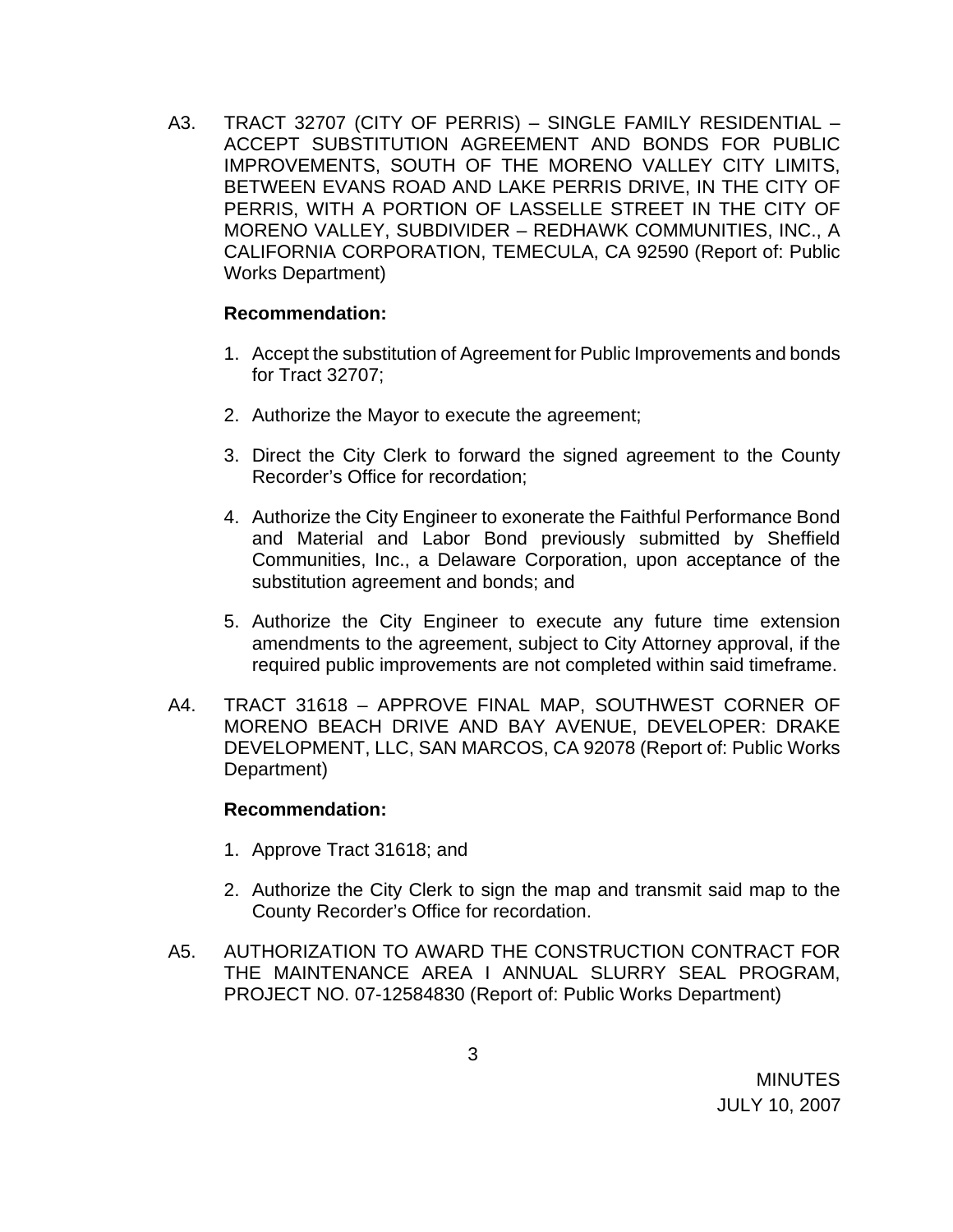## **Recommendation:**

- 1. Award the construction contract for the Maintenance Area I Annual Slurry Seal Program to Roy Allan Slurry Seal, Inc., Santa Fe Springs, CA 90670, the lowest responsible bidder;
- 0. Authorize the City Manager to execute a contract with Roy Allan Slurry Seal, Inc.; and
- 0. Authorize the issuance of a Purchase Order to Roy Allan Slurry Seal, Inc. in the amount of \$1,275,120.00 (the bid amount plus 10% contingency) when the contract has been signed by all parties.
- A6. AUTHORIZATION TO AWARD THE CONSTRUCTION CONTRACT FOR THE CITYWIDE ANNUAL PAVEMENT RESURFACING PROGRAM, PROJECT NO. 07-12556330 (Report of: Public Works Department)

#### **Recommendation:**

- 0. Award the construction contract for the Citywide Annual Pavement Resurfacing Program to All American Asphalt, 400 East Sixth Street, Corona, CA 92879, the lowest responsible bidder;
- 0. Authorize the City Manager to execute a contract with All American Asphalt; and
- 0. Authorize the issuance of a Purchase Order to All American Asphalt in the amount of \$1,382,944.00 (the base bid and additive alternate bid amounts plus 10% contingency) when the contract has been signed by all parties (Account No. 125.56330).
- A7. NOTICE OF COMPLETION AND ACCEPTANCE OF THE MORENO VALLEY VETERANS MEMORIAL, PROJECT NO. 06-41278424 (Report of: Public Works Department)

- 0. Accept the work as complete for the Moreno Valley Veterans Memorial (Project No. 06-41278424) constructed by Delt Builders, Inc. (Del Builders), Rancho Cucamonga, CA 91730;
- 0. Direct the City Clerk to record the Notice of Completion within ten (10) calendar days at the office of the County Recorder of Riverside County, as required by Section 3093 of the California Civil Code;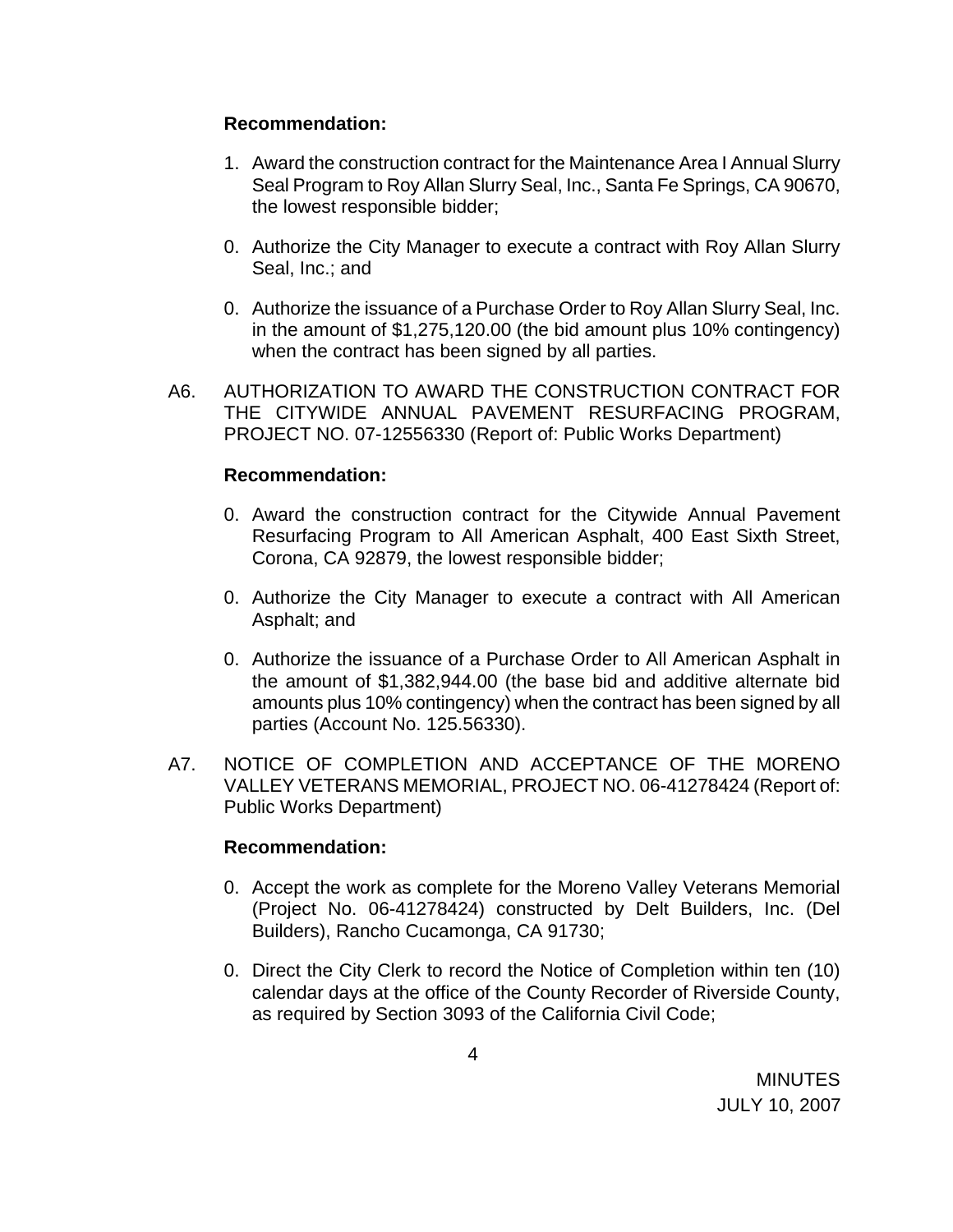- 0. Authorize the Director of Finance to release the retention to Delt Builders thirty-five (35) calendar days after the date of recordation of the Notice of Completion, if no claims are filed against the project; and
- 0. Accept the improvements into the City's maintenance system.
- A8. LEGISLATIVE UPDATE (Report of: Assistant to the City Manager)

**Recommendation:** Receive and file the informational report.

A9. TRACT MAP 31889 – REDUCE FAITHFUL PERFORMANCE BOND AND ADOPT THE RESOLUTION AUTHORIZING ACCEPTANCE OF THE PUBLIC IMPROVEMENTS AS COMPLETE AND ACCEPTING THE PORTIONS OF CACTUS AVENUE AND MORENO BEACH DRIVE ASSOCIATED WITH THE PROJECT INTO THE CITY'S MAINTAINED STREET SYSTEM, DEVELOPER: WESTERN PACIFIC HOUSING, INC., IRVINE, CA 92606 (Report of: Public Works Department)

#### **Recommendation:**

0. Adopt Resolution No. 2007-81 authorizing the acceptance of the public improvements for Tract Map 31889 as complete and accepting the portions of Cactus Avenue and Moreno Beach Drive associated with the project into the City's maintained street system; and

#### Resolution No. 2007-81

 A Resolution of the City Council of the City of Moreno Valley, California, Authorizing the Acceptance of the Public Improvements as Complete Within Tract Map 31889, and Accepting the Portions of Cactus Avenue and Moreno Beach Drive Associated with the Project into the City's Maintained Street System

- 2. Authorize the City Engineer to execute the 90% reduction to the Faithful Performance Bond, exonerate the Material and Labor Bond in 90 days if there are no stop notices or liens on file with the City Clerk, and exonerate the final 10% of the Faithful Performance Bond in one year when all clearances are received.
- A10. TRACT MAP 31890 REDUCE FAITHFUL PERFORMANCE BOND AND ADOPT THE RESOLUTION AUTHORIZING ACCEPTANCE OF THE PUBLIC IMPROVEMENTS AS COMPLETE AND ACCEPTING THE PORTIONS OF MORENO BEACH DRIVE AND JOHN F. KENNEDY DRIVE ASSOCIATED WITH THE PROJECT INTO THE CITY'S MAINTAINED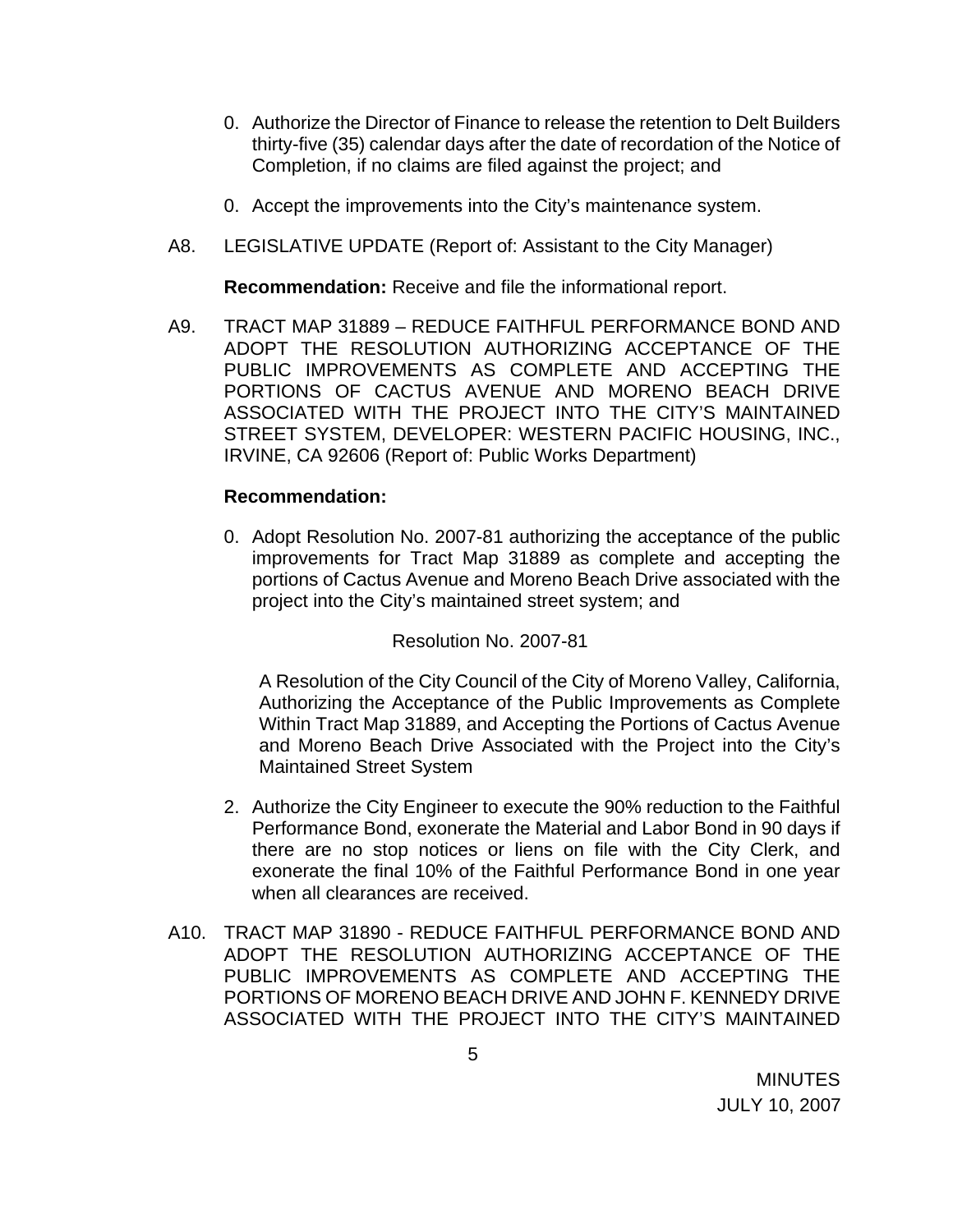STREET SYSTEM, DEVELOPER: WESTERN PACIFIC HOUSING, INC., IRVINE, CA 92606 (Report of: Public Works Department)

## **Recommendation:**

1. Adopt Resolution No. 2007-82 authorizing the acceptance of the public improvements for Tract Map 31890 as complete and accepting the portions of Moreno Beach Drive and John F. Kennedy associated with the project into the City's maintained street system; and

#### Resolution No. 2007-82

 A Resolution of the City Council of the City of Moreno Valley, California, Authorizing the Acceptance of the Public Improvements as Complete Within Tract Map 31890, and Accepting the Portions of Moreno Beach Drive and John F. Kennedy Associated with the Project into the City's Maintained Street System

- 2. Authorize the City Engineer to execute the 90% reduction to the Faithful Performance Bond, exonerate the Material and Labor Bond in 90 days if there are no stop notices or liens on file with the City Clerk, and exonerate the final 10% of the Faithful Performance Bond in one year when all clearances are received.
- A11. MINUTES REGULAR CITY COUNCIL MEETING OF JUNE 26, 2007 (Report of: City Clerk's Department)

**Recommendation:** Approve as submitted.

A12. FIRST AMENDMENT TO AGREEMENT FOR PROFESSIONAL CONSULTANT SERVICES WITH RMC, INC. (Report of: Public Works Department)

- 1. Approve the First Amendment to Agreement for Professional Consultant Services with RMC, Inc. (RMC), 6 Hutton Center Drive, Suite 1270, Santa Ana, CA 92707 to provide Professional Consultant Services for various budgeted projects of the Capital Projects Division;
- 2. Authorize the City Manager to execute said First Amendment to Agreement for Professional Consultant Services with RMC; and
- 3. Authorize an increase in the Purchase Order to RMC in the amount of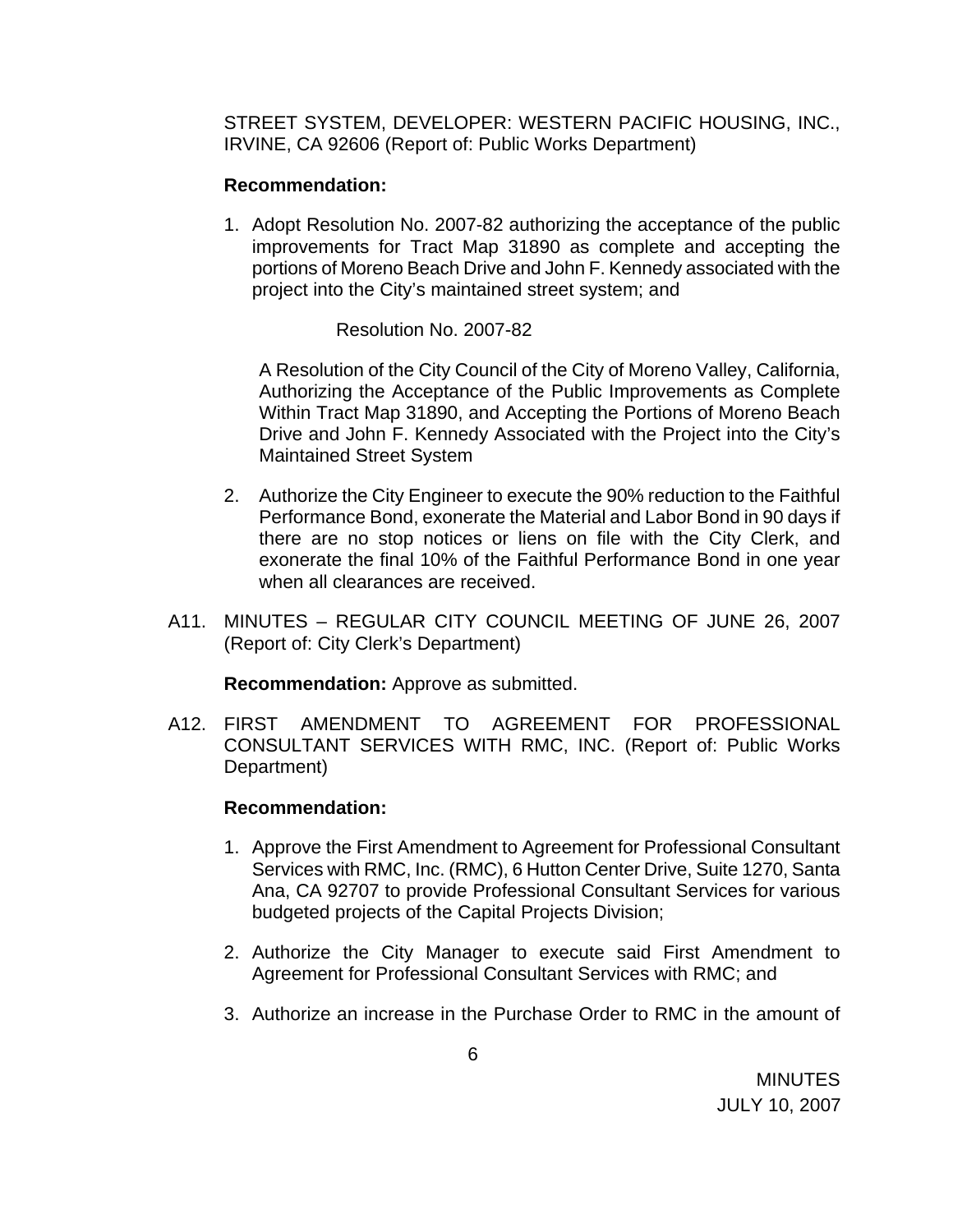\$250,000.00 when the First Amendment to Agreement for Professional Consultant Services has been signed by all parties.

A13. RESOLUTION APPROVING A MEMORANDUM OF UNDERSTANDING AMONG THE CITY OF MORENO VALLEY, THE ENERGY COALITION, SOUTHERN CALIFORNIA EDISON COMPANY, AND SOUTHERN CALIFORNIA GAS COMPANY (Report of: Public Works Department)

#### **Recommendation:**

0. Adopt Resolution No. 2007-83 authorizing the City to enter into a Memorandum of Understanding among The Energy Coalition, Southern California Edison Company, and Southern California Gas Company to deliver an energy efficiency program among Southern California Cities known as the "Community Energy Partnership"; and

#### Resolution No. 2007-83

A Resolution of the City Council of the City of Moreno Valley, Authorizing the City to Enter into a Memorandum of Understanding with the Energy Coalition, a California Non-Profit Corporation, Southern California Edison Company and Southern California Gas Company, to Deliver an Energy Efficiency Program Among Southern California Cities, Known as the "Community Energy Partnership"

- 2. Authorize the City Manager to execute the Memorandum of Understanding on behalf of the City.
- A14. TRACT 32834 AND TRACT 32836 APPROVAL OF COOPERATIVE AGREEMENT FOR MORENO MASTER DRAINAGE PLAN LINE I, STAGES 5 AND 6, MORENO COLD CREEK COURT STORM DRAIN, BETWEEN THE RIVERSIDE COUNTY FLOOD CONTROL AND WATER CONSERVATION DISTRICT, CITY OF MORENO VALLEY, AND BEAZER HOMES HOLDINGS CORP., NASON STREET FROM STATE ROUTE 60 TO APPROXIMATELY 170 FEET NORTH OF EUCALYPTUS AVENUE, SUBDIVIDER: BEAZER HOMES HOLDINGS CORP., BREA, CA (Report of: Public Works Department)

## **Recommendation:**

0. Approve the Cooperative Agreement between the Riverside County Flood Control and Water Conservation District, City of Moreno Valley, and Beazer Homes Holding Corp. for Moreno Master Drainage Plan Line 1, Stages 5 and 6, Moreno Cold Creek Court Storm Drain;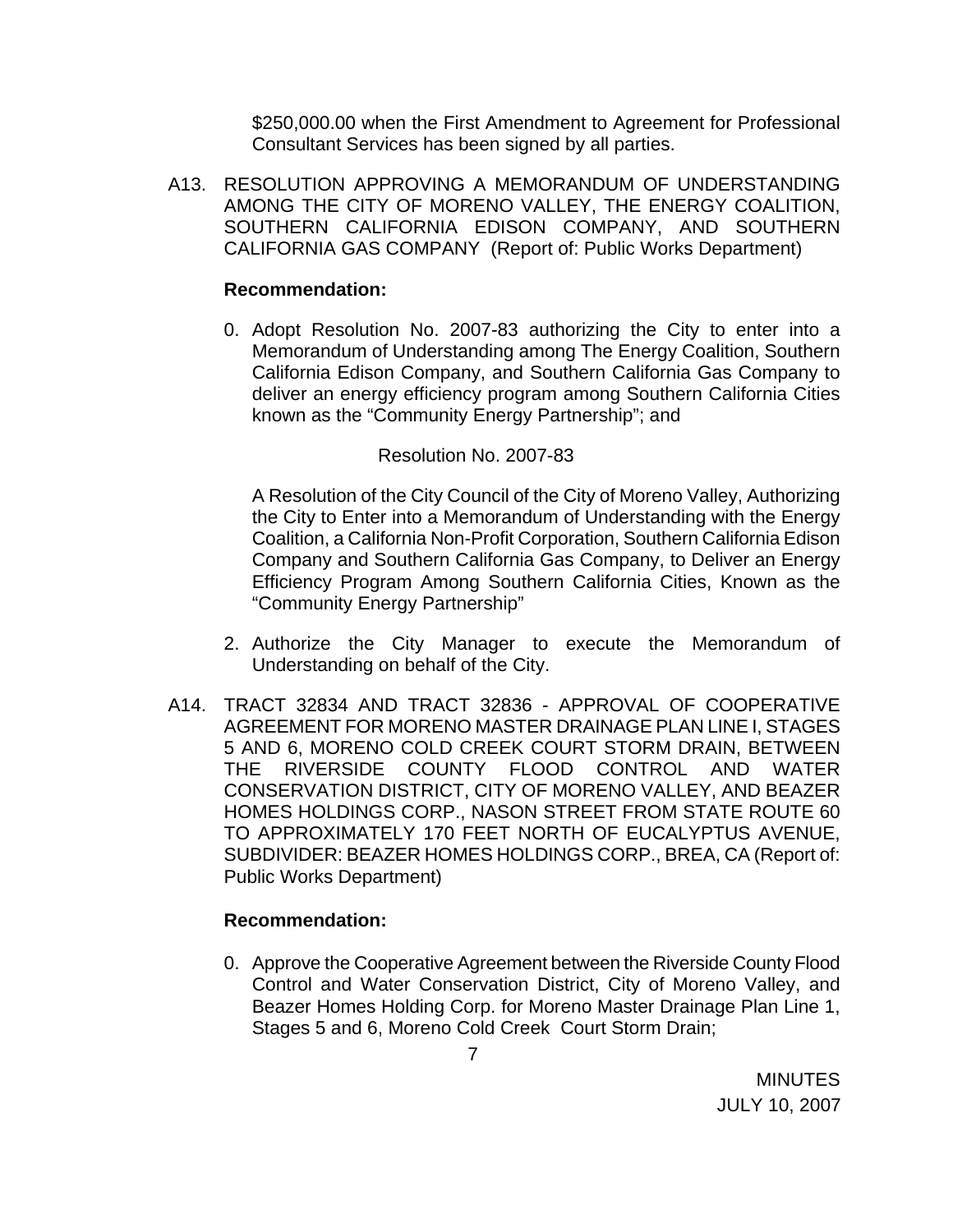- 0. Authorize the Mayor to execute the Cooperative Agreement; and
- 0. Direct the City Clerk to forward the signed Cooperative Agreement to Riverside County Flood Control and Water Conservation District.
- A15. PARCEL MAP 35195 APPROVE FINAL MAP, 12567 & 12569 INDIAN STREET, DEVELOPER: LORRAINE ADKINS, VISTA, CA (Report of: Public Works Department)

#### **Recommendation:**

- 0. Approve Parcel Map 35195; and
- 0. Authorize the City Clerk to sign the map and transmit said map to the County Recorder's Office for recordation.
- A16. WARRANT REPORT MAY 31, 2007 (Report of: Finance Department)

**Recommendation**: Adopt Resolution No. 2007-84, approving the Warrant Report, dated May 2007, in the total amount of \$22,912,749.34.

#### Resolution No. 2007-84

A Resolution of the City Council of the City of Moreno Valley, California, Approving the Warrant Report Dated May 31, 2007

A17. RATIFICATION OF TEMPORARY TRANSFORMER RENTAL AND ESTABLISHMENT OF WORK ORDER AUTHORIZATION SIGNATURE AUTHORITY LIMITS UNDER THE PROFESSIONAL SERVICES AGREEMENT WITH ENCO UTILITY SERVICES MORENO VALLEY, LLC (Report of: Public Works Department)

- 0. Ratify the City Manager's decision to approve Work Order Authorization #40-149 to secure the rental of a temporary transformer for the Moreno Valley Substation; and
- 0. Establish signature authorization limits for Work Order Authorizations under the Professional Services Agreement with ENCO Utility Services Moreno Valley, LLC, consistent with Chapter 3.12 "Purchasing" of the City of Moreno Valley Municipal Code.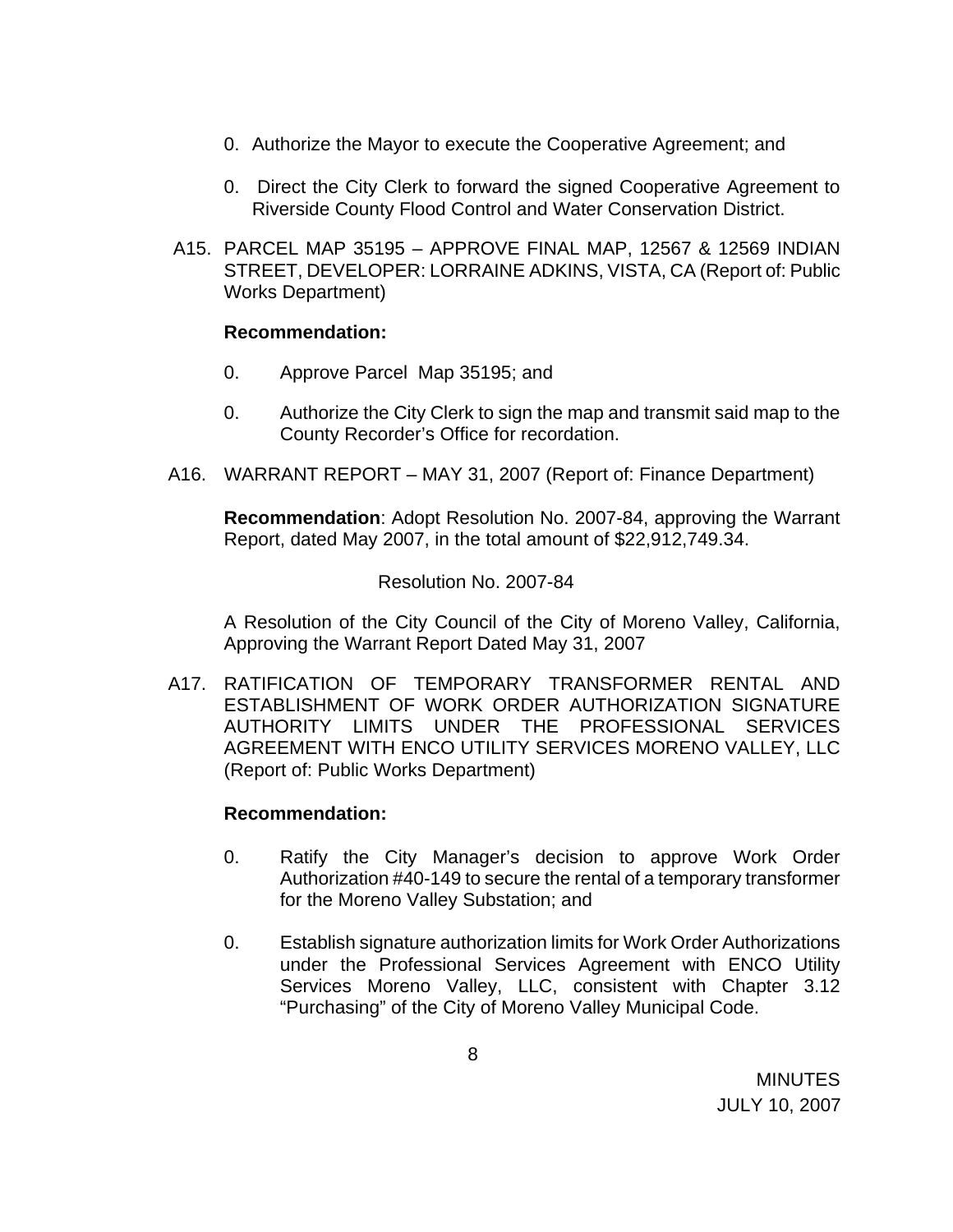A18. ORDINANCE NO. 747 - AN ORDINANCE OF THE CITY COUNCIL OF THE CITY OF MORENO VALLEY, CALIFORNIA, AMENDING SECTION 12.08.030 OF CHAPTER 12.08 OF THE CITY OF MORENO VALLEY MUNICIPAL CODE, REVISING THE ADMINISTRATIVE FUNCTIONS OF THE CITY TRAFFIC ENGINEER AS THEY RELATE TO PERMIT PARKING (RECEIVED FIRST READING AND INTRODUCTION ON JUNE 26, 2007 BY A 5-0 VOTE) (Report of: Public Works Department)

**Recommendation:** Adopt Ordinance No. 747.

#### Ordinance No. 747

An Ordinance of the City Council of the City of Moreno Valley, California, Amending Section 12.08.030 of Chapter 12.08 of the City of Moreno Valley Municipal Code, Revising the Administrative Functions of the City Traffic Engineer as they Relate to Permit Parking

A19. ORDINANCE NO. 748 - AN ORDINANCE OF THE CITY COUNCIL OF THE CITY OF MORENO VALLEY, CALIFORNIA, APPROVING PA05-0151 (ZONE CHANGE) TO CHANGE THE LAND USE FOR AN APPROXIMATELY 3-ACRE PORTION OF ASSESSOR'S PARCEL NUMBER 297-170-004 FROM THE BUSINESS PARK-MIXED USE LAND USE DISTRICT TO THE COMMUNITY COMMERCIAL LAND USE DISTRICT (RECEIVED FIRST READING AND INTRODUCTION ON JUNE 26, 2007 BY A 5-0 VOTE) (Report of: Community Development Department)

**Recommendation:** Adopt Ordinance No. 748.

Ordinance No. 748

An Ordinance of the City Council of the City of Moreno Valley, California, Approving PA05-0151 (Zone Change) to Change the Land Use for an Approximately 3-Acre Portion of Assessor's Parcel Number 297-170-004 from the Business Park-Mixed Use Land Use District to the Community Commercial Land Use District

A20. ORDINANCE NO. 749 - AN ORDINANCE OF THE CITY COUNCIL OF THE CITY OF MORENO VALLEY ADOPTING THE REDEVELOPMENT AGENCY'S PROGRAM TO ACQUIRE REAL PROPERTY BY EMINENT DOMAIN PURSUANT TO THE PROVISIONS OF THE CALIFORNIA COMMUNITY REDEVELOPMENT LAW, HEALTH AND SAFETY CODE SECTION 33342.7 (RECEIVED FIRST READING AND INTRODUCTION ON JUNE 26, 2007 BY A 5-0 VOTE) (Report of: Economic Development Department)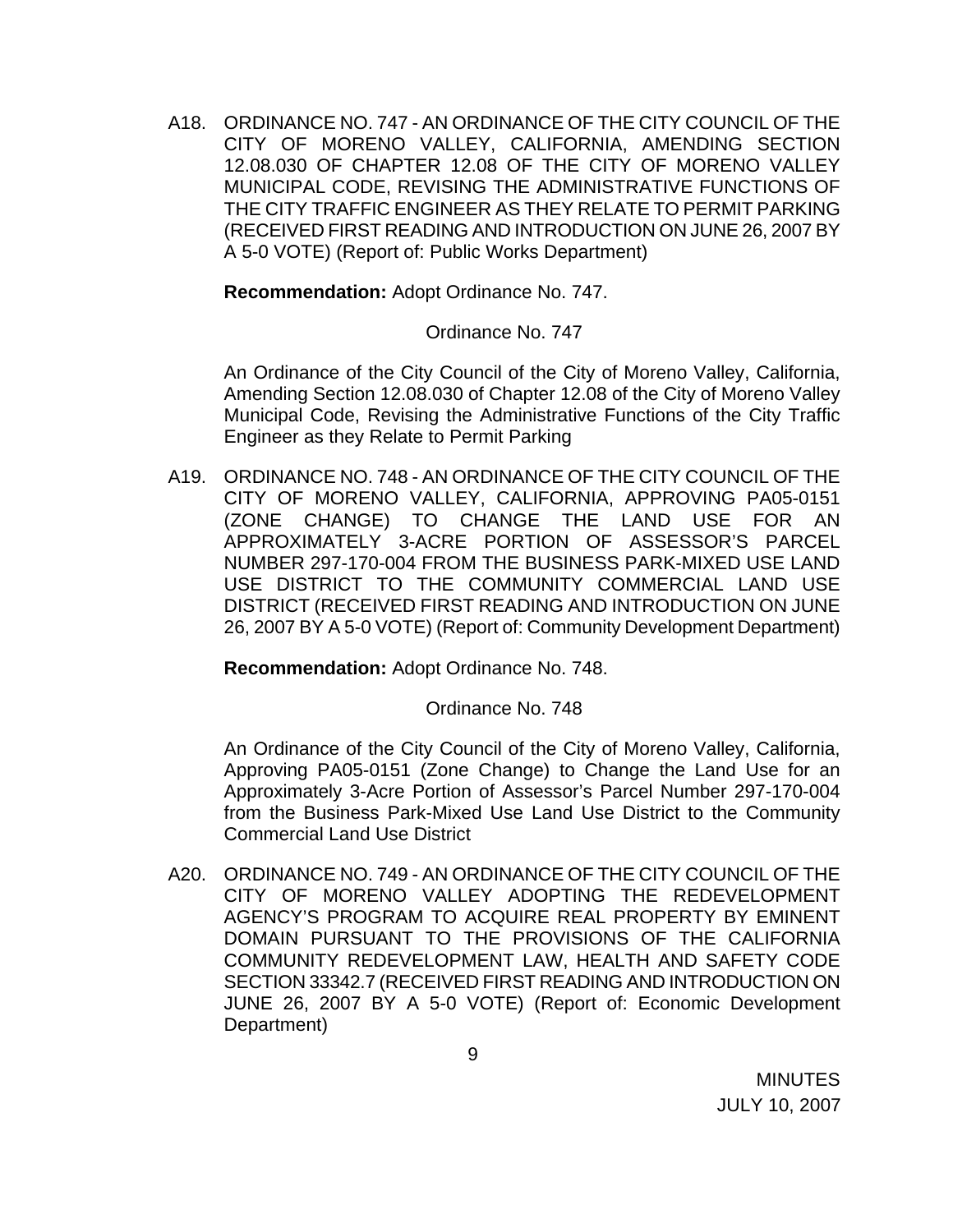**Recommendation:** Adopt Ordinance No. 749.

## Ordinance No. 749

An Ordinance of the City Council of the City of Moreno Valley Adopting the Redevelopment Agency's Program to Acquire Real Property by Eminent Domain Pursuant to the Provisions of the California Community Redevelopment Law, Health and Safety Code Section 33342.7

A21. FISCAL YEAR 2007/2008 TO 2008/2009 MEMORANDUM OF UNDERSTANDING (MOU) WITH MORENO VALLEY CITY EMPLOYEES ASSOCIATION (MVCEA) (Report of: Assistant City Manager)

**Recommendation:** Approve the Memorandum of Understanding (MOU) with the Moreno Valley City Employees Association (MVCEA).

A22. RESOLUTION DESIGNATING NEWLY ANNEXED TERRITORY CONSISTING OF 142 ACRES OF UNDEVELOPED LAND TO BE WITHIN CITY COUNCIL DISTRICT NO. 2 (Report of: Deputy City Manager)

**Recommendation:** Adopt Resolution No. 2007-85 designating approximately 142 acres of recently annexed land, generally located south of Reche Canyon Road, east of Perris Boulevard, west of High Country Drive, and north of Alta Vista Drive to be within City Council District No. 2.

## Resolution No. 2007-85

A Resolution of the City Council of the City of Moreno Valley, California, Hereby Designating the Recently Annexed 142 Acres, Generally Located South of Reche Canyon Road, East of Perris Boulevard, West of High Country Drive, and North of Alta Vista Drive, to be Within City Council District No. 2

A23. SEVENTH AMENDMENT TO AGREEMENT FOR AUTOMATED LIBRARY SERVICES (Report of: Library Director)

**Recommendation:** Approve the Seventh Amendment to the Agreement for Automated Library Services between Riverside County Library System and the City of Moreno Valley, for the period July 1, 2006, through June 30, 2008.

A24. CITY COUNCIL REPORTS ON REIMBURSABLE ACTIVITIES (Report of: City Clerk's Department) Recommendation: Receive and file.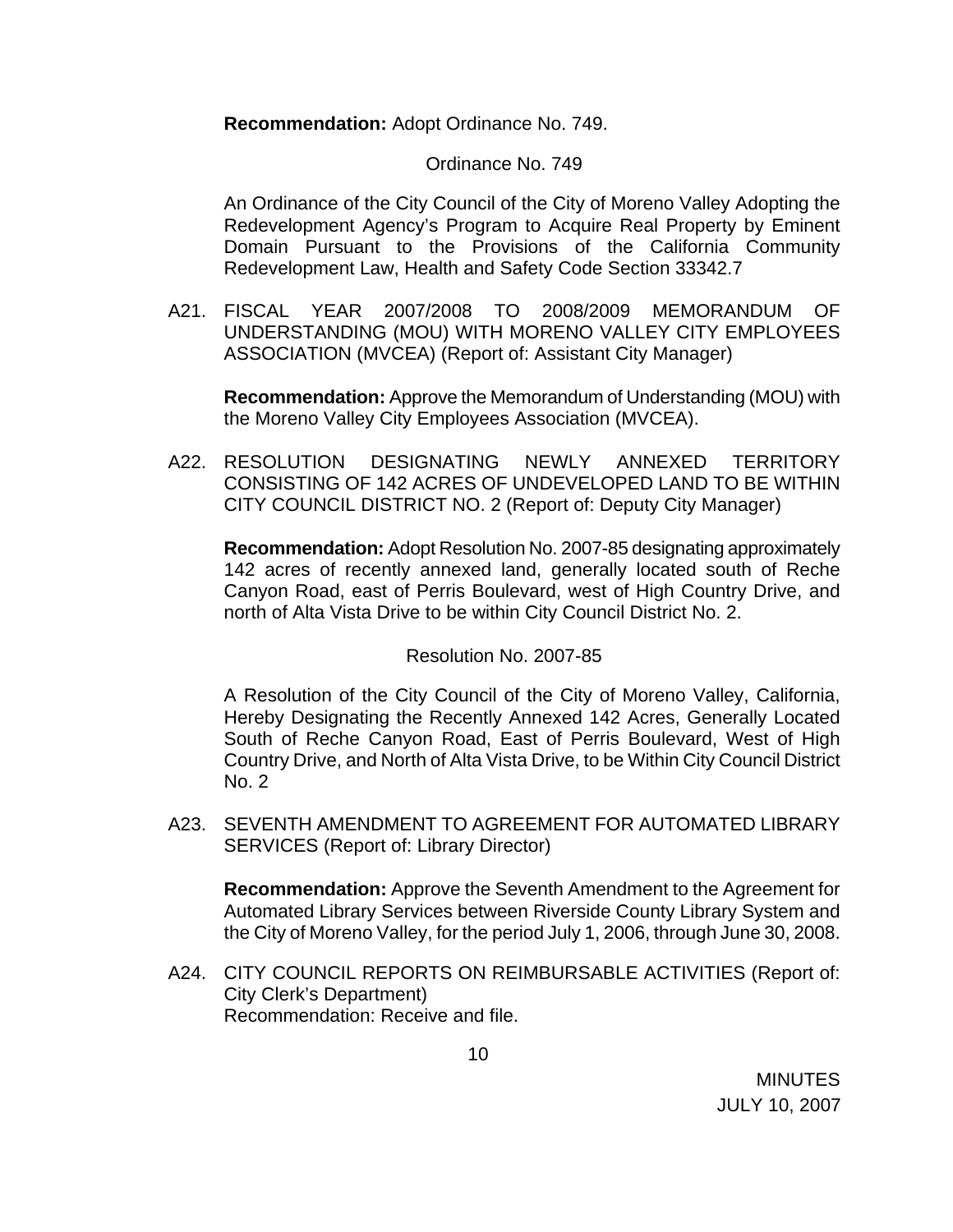A25. REVIEW AND CONTINUE THE EMERGENCY ACTION REGARDING THE DESIGN AND CONSTRUCTION OF THE MORENO VALLEY UTILITIES (MVU) 115 KILOVOLT (Kv) SUBSTATION AND SWITCHYARD FACILITY (Report of: Public Works Department)

**Recommendation**: Review and continue the Emergency Action taken by the Council during the September 26, 2006 Council Meeting under Resolution 2006-113 Making Findings of an Emergency and Authorizing the Execution of the Design-Build Agreement for the Moreno Valley Utilities Substation and Switchyard Project between the City of Moreno Valley, as Owner, and ABB, Inc., a Delaware Corporation, as Design-Builder in accordance with Public Contract Code Sections 20168, 22050, and Government Code Section 5956.

A26. FIRST AMENDMENT TO THE PUBLIC WORKS LOAN AGREEMENT TO FINANCE ELECTRICAL DISTRIBUTION SYSTEM (Report of: Economic Development Department) **(This item is also listed as C2)** 

## **Recommendation:**

- 0. Approve the First Amendment to the Public Works Loan Agreement extending the term of the loan from ten (10) years to eleven (11) years; and
- 0. Authorize the City Manager to execute the Amendment to the Agreement on behalf of the City and the Community Redevelopment Agency (the "Agency").

# **B. CONSENT CALENDAR** - **COMMUNITY SERVICES DISTRICT**

- B1. ORDINANCES FIRST READING BY TITLE ONLY Waived reading of all Ordinance Introductions and read by title only.
- B2. MINUTES REGULAR CITY COUNCIL MEETING OF JUNE 26, 2007 (Report of: City Clerk's Department)

**Recommendation:** Approve as submitted.

B3. AWARD OF CONTRACT – MORENO VALLEY COMMUNITY SERVICES DISTRICT PROJECT NO. D-SG1-E/07 – MAINTENANCE OF PARKWAY LANDSCAPING AND IRRIGATION (Report of: Public Works Department)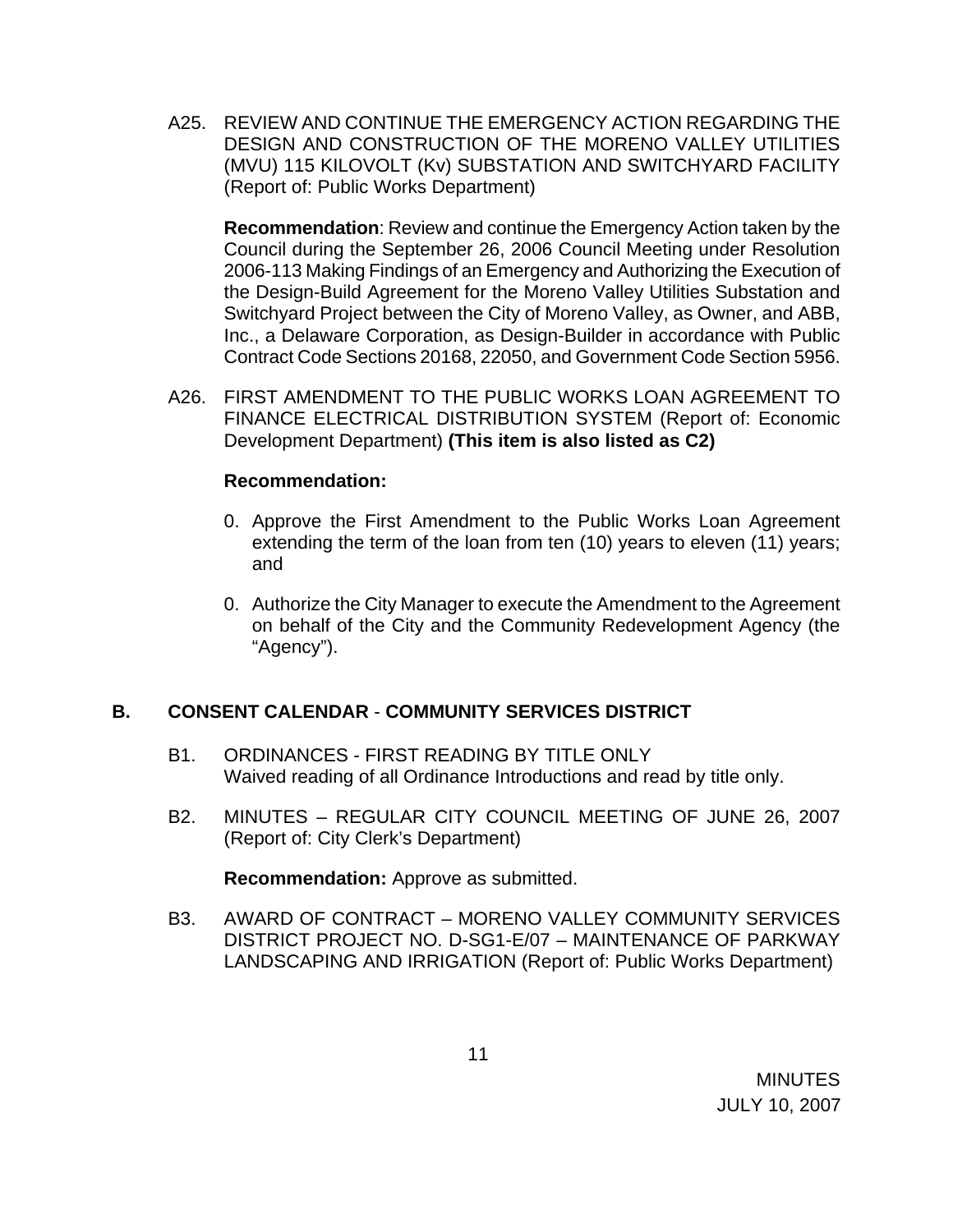#### **Recommendation:**

- 0. Approve the Agreement for MVCSD Project D-SG1-E/07 (the "Agreement" with TruGreen-LandCare, Riverside, California;
- 0. Authorize the President of the MVCSD Board to execute said Agreement with TruGreen-LandCare; and
- 0. Authorize the Purchasing Division Manager, at the start of Fiscal Year 2007/2008 to issue open purchase orders to TruGreen-LandCare in the amounts of:
	- ) ONE HUNDRED FORTY-ONE THOUSAND NINE HUNDRED TWENTY-FOUR AND 00/100 (\$141,924.00) DOLLARS for twelve months of Base Maintenance Service and;
	- ) TEN THOUSAND ONE HUNDRED AND 00/100 (\$10,100.00) DOLLARS for anticipated Additional Work, per Section 3., paragraph h. of said Agreement.
- B4. ACCEPTANCE OF GRANT MONIES FROM THE CALIFORNIA DEPARTMENT OF EDUCATION, CHILD DEVELOPMENT SERVICES, FOR CHILD CARE SERVICES AND ADOPTION OF THE RESOLUTION TO CERTIFY THE APPROVAL OF THE GOVERNING BOARD (Report of: Parks & Community Services Department)

## **Recommendation:**

- 0. Authorize the acceptance of grant money in the amount of \$722,575 for Fiscal Year (FY) 2007/2008 from the California Department of Education, Child Development Division, for the purpose of providing school age child care and development services; and
- 0. Adopt Resolution No. CSD 2007-26 to certify the approval of the governing board to enter into this transaction with the California Department of Education for the purpose of providing child care and development services and to authorize the designated personnel, as shown on the resolution, to sign contract documents for FY 2007/2008.

Resolution No. CSD 2007-26

 A Resolution of the Moreno Valley Community Services District of the City of Moreno Valley, California, Certifying the Approval of the Governing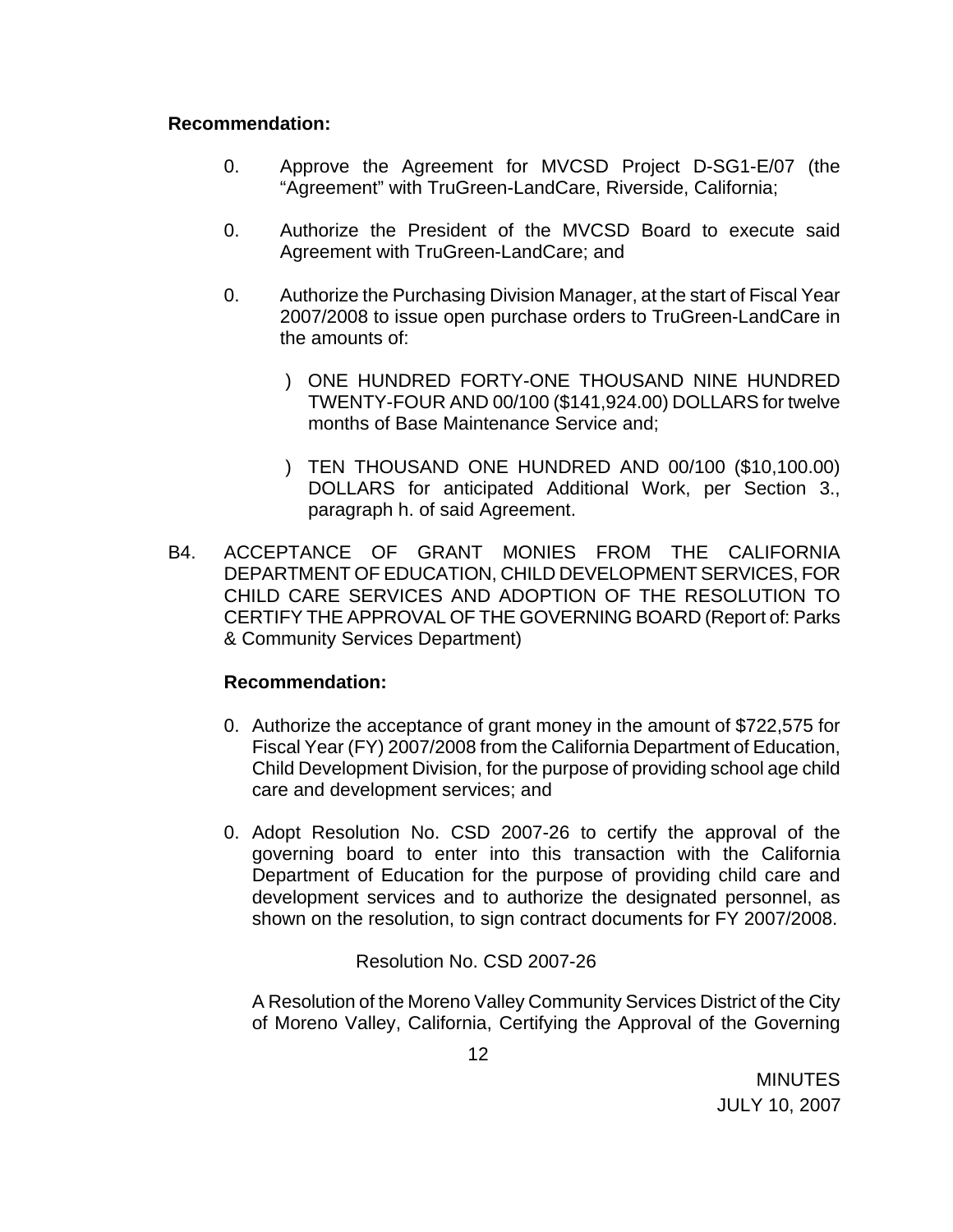Board to Enter into a Transaction with the California Department of Education for the Purpose of Providing Child Care and Development Services and to Authorize Designated Personnel to Sign Contract Documents for FY 2007/08

## **C. CONSENT CALENDAR** - **COMMUNITY REDEVELOPMENT AGENCY**

- C1. ORDINANCES FIRST READING BY TITLE ONLY Waived reading of all Ordinance Introductions and read by title only.
- C2. FIRST AMENDMENT TO THE PUBLIC WORKS LOAN AGREEMENT TO FINANCE ELECTRICAL DISTRIBUTION SYSTEM (Report of: Economic Development Department) **(This item is also listed as A26)**

## **Recommendation:**

- 0. Approve the First Amendment to the Public Works Loan Agreement extending the term of the loan from ten (10) years to eleven (11) years; and
- 0. Authorize the City Manager to execute the Amendment to the Agreement on behalf of the City and the Community Redevelopment Agency (the "Agency").
- C3. MINUTES REGULAR CITY COUNCIL MEETING OF JUNE 26, 2007 (Report of: City Clerk's Department)

**Recommendation:** Approve as submitted.

## **D. CONSENT CALENDAR** - **BOARD OF LIBRARY TRUSTEES**

- D1. ORDINANCES FIRST READING BY TITLE ONLY Waived reading of all Ordinance Introductions and read by title only.
- D2. MINUTES REGULAR CITY COUNCIL MEETING OF JUNE 26, 2007 (Report of: City Clerk's Department)

**Recommendation:** Approve as submitted.

**Joint Consent Calendar Items A2 – D2 approved by a 5-0 vote. m/Batey, s/Flickinger.**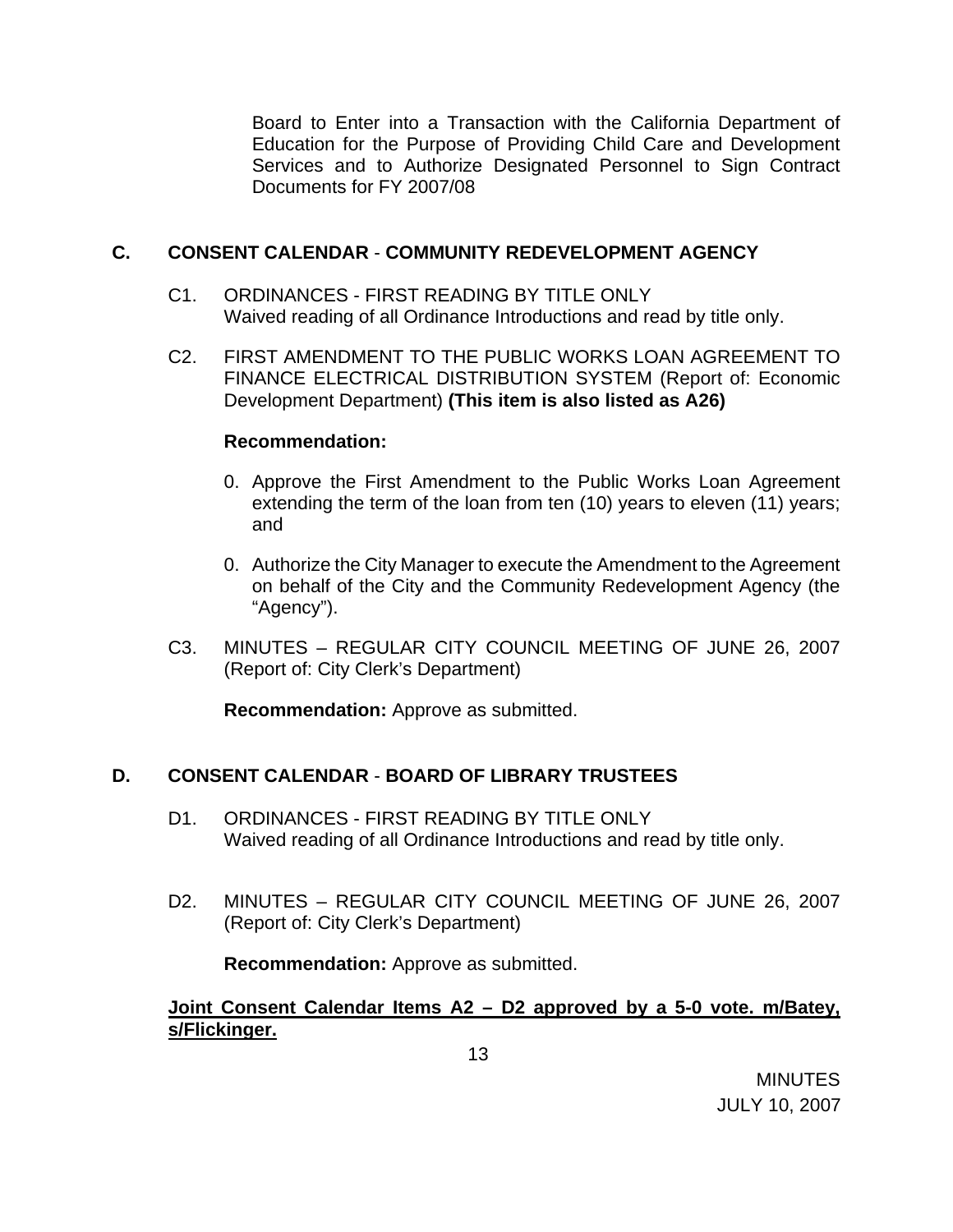## **E. PUBLIC HEARINGS**

E1. PUBLIC HEARING REGARDING THE MAIL BALLOT PROCEEDINGS FOR MORENO VALLEY HOTEL – APN 292-250-024 - BALLOTED ITEM: NATIONAL POLLUTANT DISCHARGE ELIMINATION SYSTEM (NPDES) COMMERCIAL/INDUSTRIAL RATE SCHEDULE; TENTATIVE TRACT 32756 - BALLOTED ITEMS: NPDES RESIDENTIAL RATE SCHEDULE AND COMMUNITY SERVICES DISTRICT (CSD) ZONE M; AND TENTATIVE PARCEL MAP 33637 - BALLOTED ITEMS: NPDES RESIDENTIAL RATE SCHEDULE AND CSD ZONE D (Report of: Public Works Department)

## **Recommendation:**

1. That the Mayor and Members of the City of Moreno Valley City Council, after conducting the public hearing to accept public comment:

Council Member Stewart recused himself due to a potential conflict.

Mayor White opened the public testimony portion of the public hearing; there being none, public testimony was closed.

a. Tabulate the National Pollutant Discharge Elimination System (NPDES) mail ballots for Moreno Valley Hotel – Assessor Parcel Number (APN) 292-250-024 (and any division thereof), Tentative Tract 32756 (and all affected phases), and Tentative Parcel Map 33637;

# **Approved by a 4-0-1 vote. m/Batey, s/Flickinger, Stewart absent.**

The City Clerk announced the results as follows:

 Moreno Valley Hotel (NPDES) – "Yes" Tentative Tract 32756 (NPDES) – "Yes" Tentative Parcel Map 33637(NPDES) – "Yes"

- b. Verify and accept the results of the mail ballot proceedings as identified on the Official Tally Sheet and APN listing;
- c. Receive and file with the City Clerk's Office the accepted Official Tally Sheet and APN listing; and
- d. If approved, authorize and impose the NPDES maximum residential regulatory rate to Tentative Tract 32756 (and all affected phases) and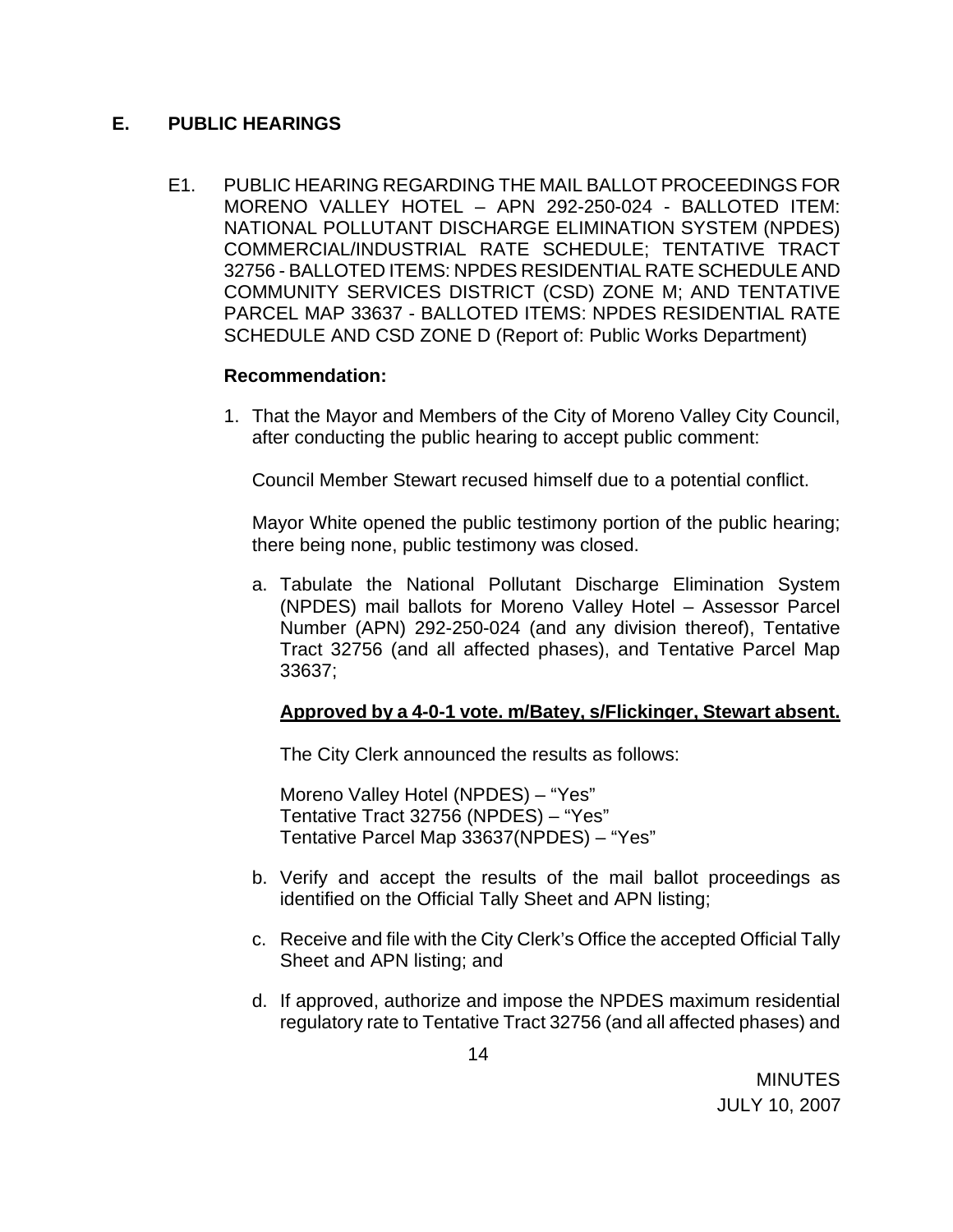Tentative Parcel Map 33637 and the NPDES maximum commercial/industrial regulatory rate to Moreno Valley Hotel – APN 292-250-024 (and any division thereof).

## **Approved by a 4-0-1 vote. m/Batey, s/West, Stewart absent.**

- 0. That the President and Members of the Board of Directors of the Moreno Valley CSD, after conducting the public hearing to accept public comment:
	- . Tabulate the CSD mail ballots for Tentative Tract 32756 (and all affected phases) and Tentative Parcel Map 33637;

## **Approved by a 4-0-1 vote. m/Batey, s/Flickinger, Stewart absent.**

The Secretary announced the results as follows:

 Tentative Tract 32756 – "Yes" Tentative Parcel Map 33637 – "Yes"

- . Verify and accept the results of the mail ballot proceedings as identified on the Official Tally Sheet and APN listing;
- . Receive and file with the City Clerk's Office the accepted Official Tally Sheet and APN listing; and
- . If approved, authorize and impose the CSD Zone M parcel charge to Tentative Tract 32756 and the CSD Zone D parcel charge to Tentative Parcel Map 33637.

## **Approved by a 4-0-1 vote. m/Batey, s/Flickinger, Stewart absent.**

Council Member Stewart returned to the dais at 6:44 P.M.

## **F. ITEMS REMOVED FROM CONSENT CALENDARS FOR DISCUSSION OR SEPARATE ACTION - NONE**

- **G. REPORTS**
	- G1. CITY COUNCIL REPORTS ON REGIONAL ACTIVITIES
		- a) Report by Council Member West on Riverside County

MINUTES JULY 10, 2007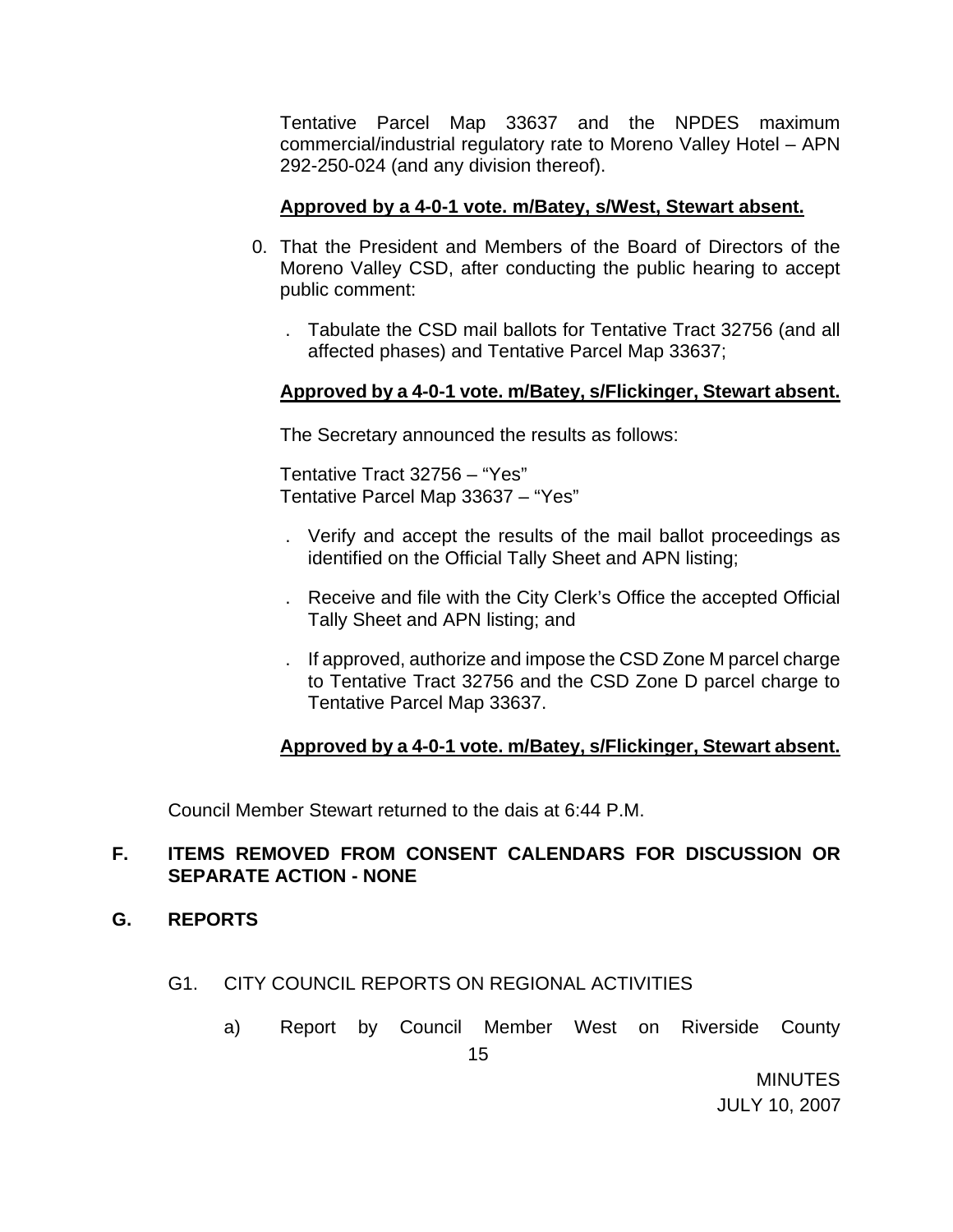Transportation Commission (RCTC)

 Mayor White opened the agenda item for public comments; there being none, public comments were closed.

 Council Member West stated he recently had the opportunity to serve on a panel with elected officials from Orange County as well as staff members from Orange County Transportation Commission and Riverside County Transportation Commission – much information was provided regarding the future expansion of the 91 Freeway between Orange County and Riverside. Several options were discussed, including: use of transponder devices on the Riverside County portion of the freeway; tunnel project from on the Calajaco Expressway to the 241 freeway; possibility of a parallel freeway north of the 91 freeway and the double decking freeway on the 91.

- b) Report by Council Member Stewart on March Joint Powers Commission - Council Member Stewart stated the meeting that was to have been held on July 5<sup>th</sup> had been cancelled.
- G2. APPOINTMENT TO THE PARKS AND RECREATION COMMISSION TEENAGE MEMBER (Report of: City Clerk's Department)

## **Recommendation:**

Mayor White opened the agenda item for public comments; there being none, public comments were closed.

- 0. Appoint one (1) teenage member to the Parks and Recreation Commission for one term expiring November 25, 2009, or until high school graduation, whichever comes first; and one (1) teenage member to the Parks and Recreation Commission for one term expiring January 27, 2010 or until high school graduation, whichever comes first; and
- 0. If appointments are not made, declare the positions vacant and authorize the City Clerk to re-notice the positions as vacant.

**Approved by a 5-0 vote to appoint Samantha Hook to a term expiring November 25, 2009 and James Lucha to a term expiring January 27, 2010, or until high school graduation, whichever comes first. m/Stewart, s/Batey.**

G3. ORDINANCE NO. 750, AN URGENCY ORDINANCE OF THE CITY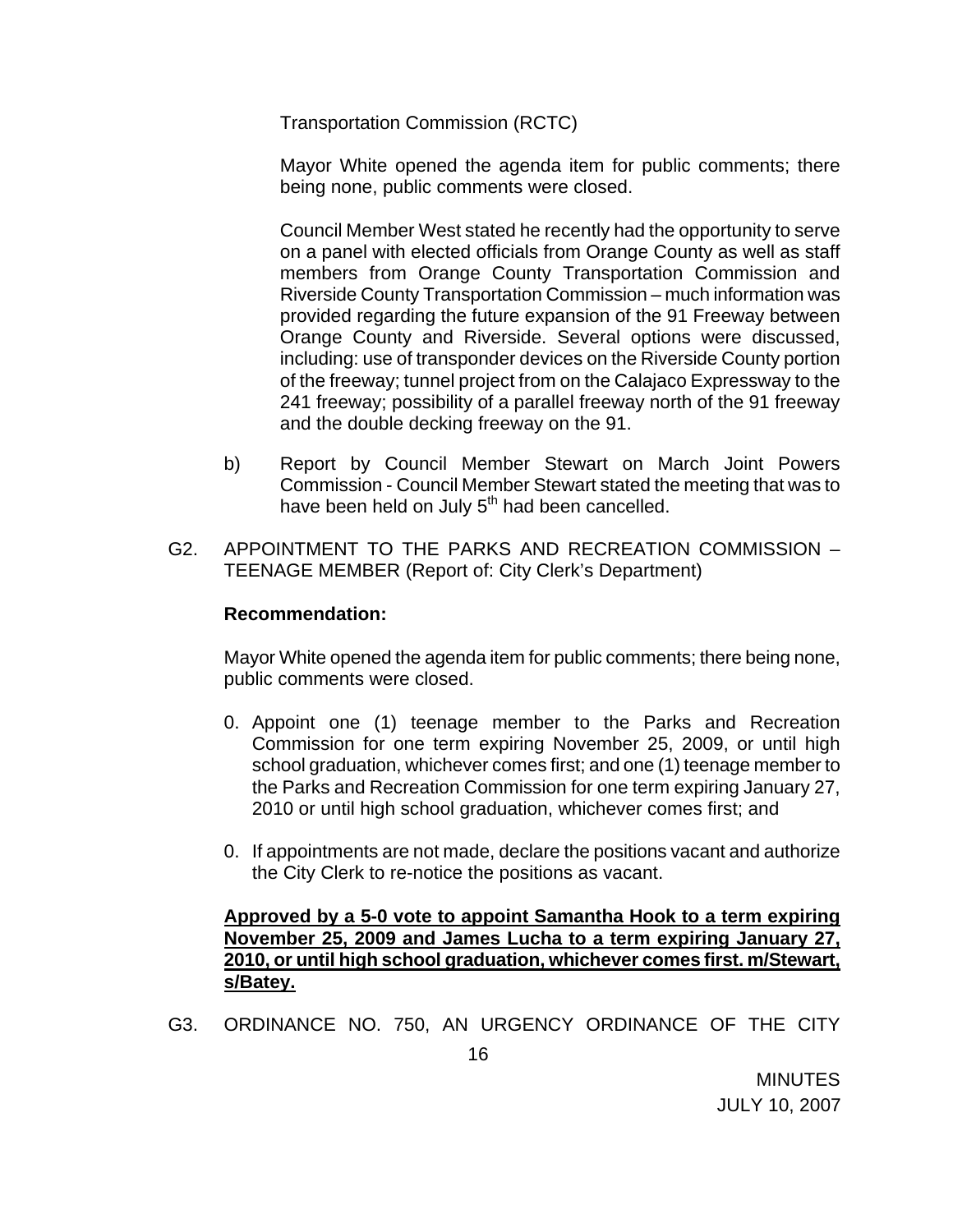COUNCIL OF THE CITY OF MORENO VALLEY, CALIFORNIA, ADDING SECTION 11.04.015 AND AMENDING SECTIONS 11.04.020, 11.04.030, 11.04.040 AND 11.04.050 OF CHAPTER 11.04 OF TITLE 11 OF THE CITY OF MORENO VALLEY MUNICIPAL CODE RELATING TO NIGHTTIME CURFEW, AND DECLARING FACTS WHICH MAKE IT NECESSARY THAT THIS ORDINANCE TAKE EFFECT IMMEDIATELY, AND ORDINANCE NO. 751, AN ORDINANCE OF THE CITY COUNCIL OF THE CITY OF MORENO VALLEY, CALIFORNIA, ADDING SECTION 11.04.015 AND AMENDING SECTIONS 11.04.020, 11.04.030, 11.04.040 AND 11.04.050 OF CHAPTER 11.04 OF TITLE 11 OF THE CITY OF MORENO VALLEY MUNICIPAL CODE RELATING TO NIGHTTIME CURFEW (Report of: City Attorney's Office)

#### **Recommendation:**

0. Adopt Ordinance No. 750, an urgency ordinance that amends Chapter 11.04 of the Municipal Code relating to nighttime curfews; and

#### Ordinance No. 750

An Urgency Ordinance of the City Council of the City of Moreno Valley, California, Adding Section 11.04.015 and Amending Sections 11.04.020, 11.04.030, 11.04.040 and 11.04.050 of Chapter 11.04 of Title 11 of the City of Moreno Valley Municipal Code Relating to Nighttime Curfew, and Declaring Facts which Make it Necessary that this Ordinance take Effect Immediately

Mayor White opened the agenda item for public comments; there being none, public comments were closed.

**Approved by a 5-0 motion to approve** *as amended* **with the following changes: 1) Section 11.04.030 I. to read as follows:** *"attending a production at an entertainment venue with the permission of a parent, guardian or responsible adult or traveling to or returning home from an entertainment venue without unnecessary detour or delay"* **and Section 11.04.040 C. to read** *"Notwithstanding any other provisions of this Code, when a minor is charged with a violation of any provision of Section 11.04.020, and a peace officer issues a notice to appear in Superior Court, Traffic Division, to that minor pursuant to California Welfare and Institutions Code Section 256, the charge shall be deemed an infraction unless a petition is filed under Section 601 or 602 of the Welfare and Institutions Code". m/Stewart, s/Flickinger.*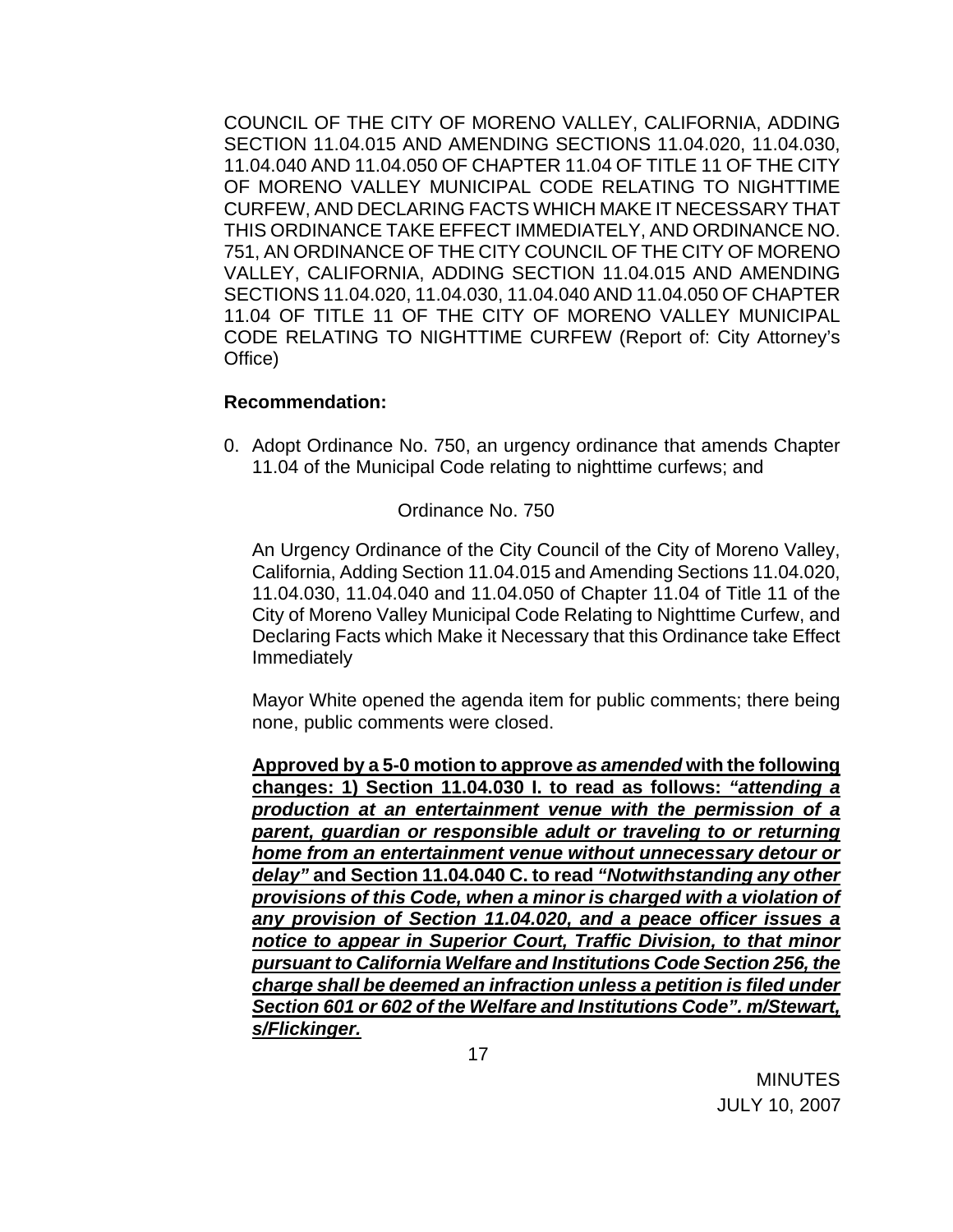0. Introduce Ordinance No. 751, a permanent ordinance that amends Chapter 11.04 of the Municipal Code relating to nighttime curfews.

Mayor White opened the agenda item for public comments; there being none, public comments were closed.

Ordinance No. 751

An Ordinance of the City Council of the City of Moreno Valley, California, Adding Section 11.04.015 and Amending Sections 11.04.020, 11.04.030, 11.04.040 and 11.04.050 of Chapter 11.04 of Title 11 of the City of Moreno Valley Municipal Code Relating to Nighttime Curfew

**Approved by a 5-0 motion to approve** *as amended* **with the following changes: 1) Section 11.04.030 I. to read as follows:** *"attending a production at an entertainment venue with the permission of a parent, guardian or responsible adult or traveling to or returning home from an entertainment venue without unnecessary detour or delay"* **and Section 11.04.040 C. to read** *"Notwithstanding any other provisions of this Code, when a minor is charged with a violation of any provision of Section 11.04.020, and a peace officer issues a notice to appear in Superior Court, Traffic Division, to that minor pursuant to California Welfare and Institutions Code Section 256, the charge shall be deemed an infraction unless a petition is filed under Section 601 or 602 of the Welfare and Institutions Code". m/Stewart, s/Flickinger.*

G4. DISCUSSION OF ASSEMBLY BILL 222 - UNDOMESTICATED BURROS (Report of: Assistant to the City Manager)

**Recommendation:** Review recent amendments to Assembly Bill 222 and take a "watch" position on this legislation.

Mayor White opened the agenda item for public comments; there being none, public comments were closed.

**Council Member Stewart made a motion to take a watch position on the Assembly Bill. Motion withdrawn by Council Member Stewart.** 

 **Substitute Motion made by Council Member Flickinger to support Assembly Bill 222 without the liability clause, seconded by Council**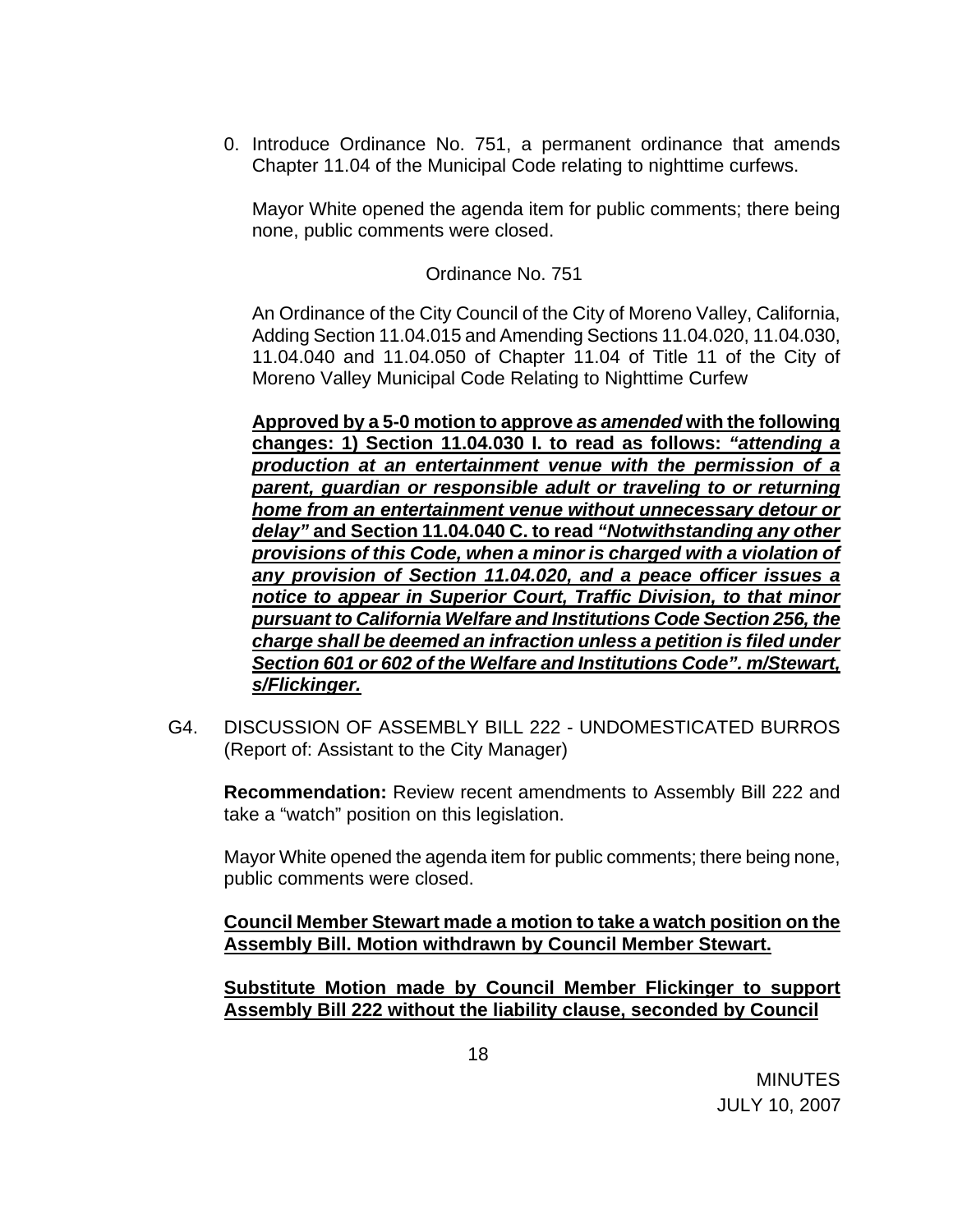## **Member Stewart. Approved by a 4-0-1 vote, West abstaining.**

G5. CITY MANAGER'S REPORT (Informational Oral Presentation – not for Council action)

 City Manager Gutierrez stated that progress is being realized on the Sunnymead Boulevard Revitalization Project as Eastern Municipal Water District has started the pipeline upgrade and this will enable the City to begin its work early next year. Also, announced that the Parks & Community Services Department will be holding a "Job Fair" on July 14<sup>th</sup> and July 18<sup>th</sup> at the Conference and Recreation Center. They will be recruiting for 175 positions to staff the After School Education and Safety Program Grant.

Mayor White opened the agenda item for public comments; there being none, public comments were closed.

# **H. LEGISLATIVE ACTIONS**

ORDINANCES - 1ST READING AND INTRODUCTION - NONE

ORDINANCES - 2ND READING AND ADOPTION - NONE

ORDINANCES - URGENCY ORDINANCES – NONE

RESOLUTIONS – NONE

PUBLIC COMMENTS **ON ANY SUBJECT NOT ON THE AGENDA** UNDER THE JURISDICTION OF THE CITY COUNCIL ARE AS FOLLOWS:

Joe Teague -

1) Illegal inspection of his property by Code Enforcement – stated he was threatened by the inspector for attempting to take pictures of illegal search – many issues with Code Enforcement Department

Daryl Terrell

- 1) Gradual deterioration in City funding proposals
- 2) Proposed "Adopt a Street Program" and "Keep Moreno Valley Clean & Beautiful" partnership
- 3) Directly Elected Mayor issue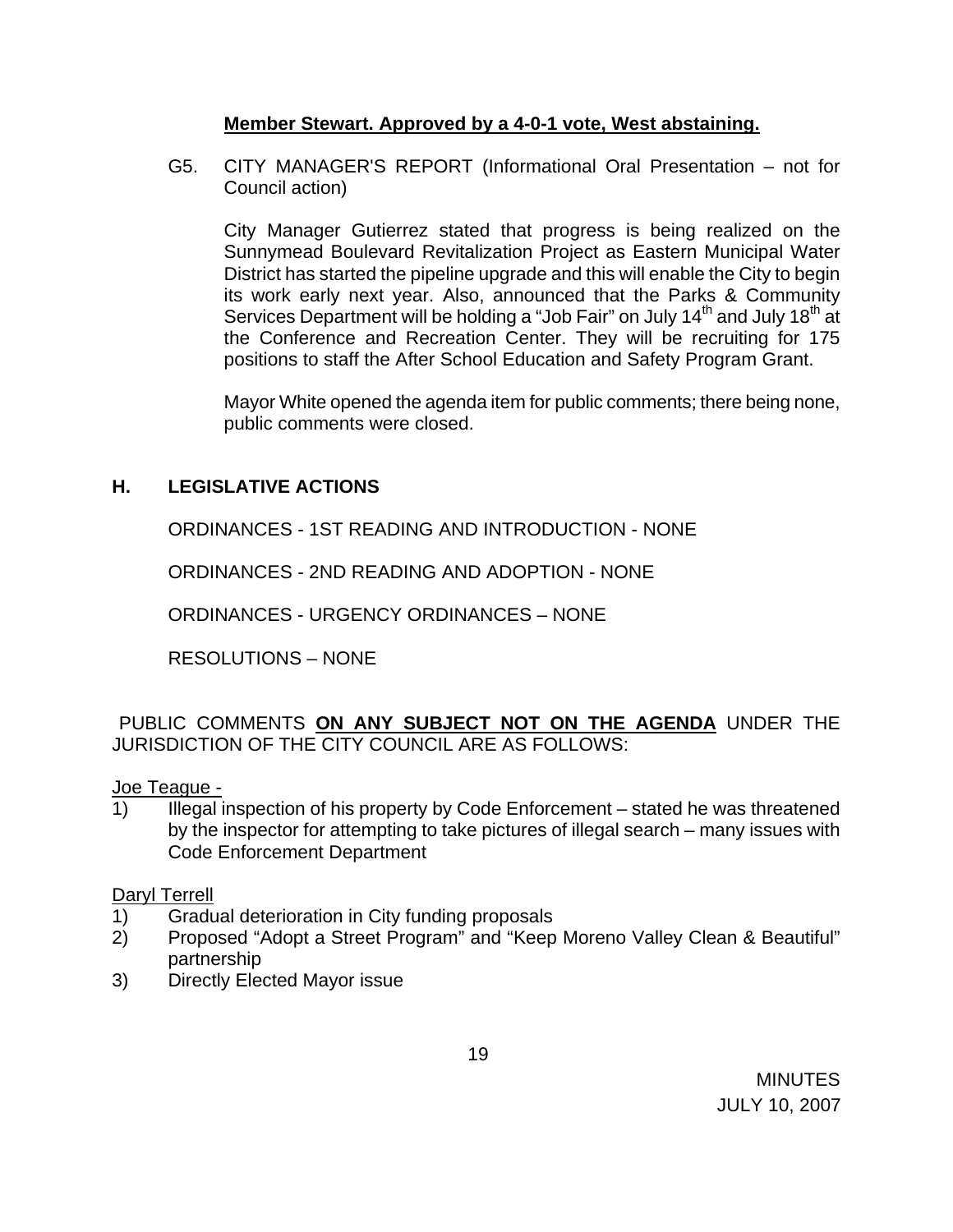# **CLOSING COMMENTS AND/OR REPORTS OF THE CITY COUNCIL, COMMUNITY SERVICES DISTRICT, OR COMMUNITY REDEVELOPMENT AGENCY**

# Mayor Pro Tem Batey

- 1) Thanked the Parks & Community Services Director Mike McCarty and his staff for a great Fourth of July celebration – extremely positive feedback
- 2) Questioned the Public Works Director about the slurry seal that is coming apart on his street – Director Vogt responded to his concerns
- 3) Has heard from some residents their displeasure with having to appeal parking citations with a firm in Huntington Beach – would like it brought back to City Hall – would like to bring to a future study session – seconded by Mayor White

## Council Member Flickinger

- 1) Stated she has received quite a few complaints about the amount of trash and debris accumulating in our fields and up against the fences in town – is working with the City Manager and the City Attorney on a way to deal with the issue
- 2) Advised minors under the age of 18 that if they are found "hanging out" on the streets after 10 PM they will be cited now that the Nighttime Curfew Ordinance is in effect

# Council Member Stewart

- 1) The Fourth of July was another example of the hard work of City staff paying off stated he was excited to be able to ride in the old fire engine in the parade – was a little dismayed at the long lines at the entrance – hard for his wife with her broken leg - need to improve the situation next year – other than that the event was very safe and a fun family affair – also the traffic flow went very well
- 2) Inquired as of Public Works Director as to the status of the TUMF Pigeon Pass improvements – Director Vogt responded that we are towards the end of the engineering phase
- 3) Agrees with Mayor Pro Tem Batey and his desire to address the parking appeals issue at a future study session

## Council Member West - no comments

## Mayor White – no comments

# **CLOSED SESSION - NONE**

# **ADJOURNMENT**